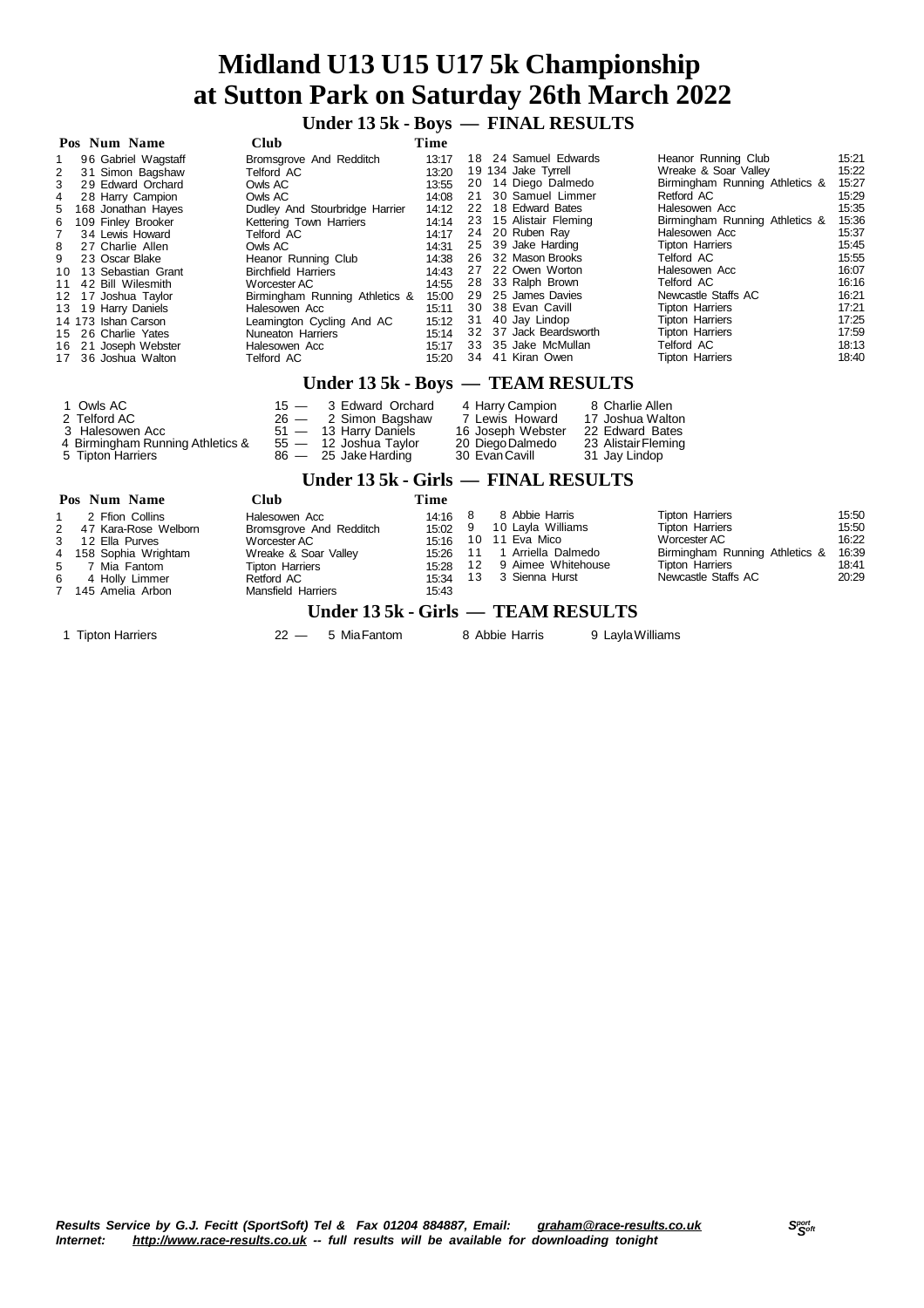# **Midland U13 U15 U17 5k Championship at Sutton Park on Saturday 26th March 2022**

# **Under 15 5k - Boys — FINAL RESULTS**

| Pos Num Name                | <b>Club</b>                    | Time  |                             |                                |       |
|-----------------------------|--------------------------------|-------|-----------------------------|--------------------------------|-------|
| 86 Ash Burgess<br>$1 \quad$ | <b>Birchfield Harriers</b>     | 12:13 | 20 93 Jack Price            | Birmingham Running Athletics & | 13:51 |
| 2 111 Jacob Nugent          | <b>Mansfield Harriers</b>      | 12:20 | 21 98 James Norman          | Charnwood A C                  | 13:55 |
| 3 112 Edward Sankey         | <b>Mansfield Harriers</b>      | 12:39 | 22 91 Zac Yates             | <b>Birchfield Harriers</b>     | 14:01 |
| 4 114 Charlie Court         | Mendip Athletic Club           | 12:41 | 23 121 Paul Harrison        | Telford AC                     | 14:12 |
| 5 110 Edward Holden         | <b>Mansfield Harriers</b>      | 12:49 | 24 90 Simeon Swain          | <b>Birchfield Harriers</b>     | 14:15 |
| 6 125 William Evans         | <b>Tipton Harriers</b>         | 12:53 | 25 95 Nathan Sanders        | Bromsgrove And Redditch        | 14:20 |
| 7 88 Charlie Smith          | <b>Birchfield Harriers</b>     | 12:57 | 26 132 Kane Salmon-Hodges   | <b>Tipton Harriers</b>         | 14:23 |
| 8 101 Sam Wilson            | Cheltenham And County Harriers | 13:04 | 27 108 Joseph Young         | Heanor Running Club            | 14:34 |
| 9 100 Dominic Martin        | Cheltenham And County Harriers | 13:04 | 28 113 William Sankey       | <b>Mansfield Harriers</b>      | 14:54 |
| 10 107 Tom Blythe           | Heanor Running Club            | 13:14 | 29 128 Tyler Kendrick       | <b>Tipton Harriers</b>         | 15:01 |
| 11 119 A Molina-Vazquez     | Swindon Harriers               | 13:15 | 30 127 Thomas Hynes-Oughton | Tipton Harriers                | 15:17 |
| 12 117 Zachary Clarke       | Nuneaton Harriers              | 13:15 | 31 124 Elliott Boden        | Tipton Harriers                | 15:46 |
| 13 126 Klay Fellows         | Tipton Harriers                | 13:25 | 32 131 Harrison Postles     | <b>Tipton Harriers</b>         | 15:53 |
| 14 92 George Astbury        | Birmingham Running Athletics & | 13:27 | 33 130 Ben Marsh            | <b>Tipton Harriers</b>         | 16:08 |
| 15 105 Alex Taylor          | Halesowen Acc                  | 13:30 | 34 129 Zak Lindop           | <b>Tipton Harriers</b>         | 16:11 |
| 16 120 Edward Harrison      | Telford AC                     | 13:31 | 35 106 Joseph Taylor        | Halesowen Acc                  | 16:19 |
| 17 85 Jesse Bradley         | <b>Birchfield Harriers</b>     | 13:34 | 36 116 Elliot Sharman       | Newcastle Staffs AC            | 16:31 |
| 18 103 Cian Wood            | Dudley And Stourbridge Harrier | 13:36 | 37 115 Ewan Molyneux        | Newcastle Staffs AC            | 17:22 |
| 19 123 Luke Bailey          | <b>Tipton Harriers</b>         | 13:49 | 38 104 Hudson Charles       | Halesowen Acc                  | 19:42 |

### **Under 15 5k - Boys — TEAM RESULTS**

| 1 Mansfield Harriers  | $10 - 2$ Jacob Nugent | 3 Edward Sankey  | 5 Edward Holden   |
|-----------------------|-----------------------|------------------|-------------------|
| 2 Birchfield Harriers | $25 - 1$ Ash Burgess  | 7 Charlie Smith  | 17 Jesse Bradley  |
| 3 Tipton Harriers     | 38 — 6 William Evans  | 13 Klay Fellows  | 19 Luke Bailev    |
| 4 Halesowen Acc       | 88 - 15 Alex Taylor   | 35 Joseph Taylor | 38 Hudson Charles |

## **Under 15 5k - Girls — FINAL RESULTS**

|     | Pos Num Name          | <b>Club</b>                    | Time  |                         |                                |       |
|-----|-----------------------|--------------------------------|-------|-------------------------|--------------------------------|-------|
|     | 83 Alice Fearn        | Wreake & Soar Valley           | 13:44 | 19 77 Isobelle Standell | Telford AC                     | 16:40 |
|     |                       |                                |       | 20 66 Mariah Taha       | Royal Sutton Coldfield Athleti | 17:07 |
| 2   | 71 Ella Spencer       | Swindon Harriers               | 13:59 | 21 65 Hannah Foster     | Retford AC                     | 17:10 |
| 3   | 84 Lillie Holford     | Wreake & Soar Valley           | 14:28 | 22 55 Madeleine Stevens | Harborough AC                  | 17:19 |
| 4   | 68 Maisie Spriggs     | Stratford Upon Avon AC         | 14:36 |                         |                                |       |
| 5.  | 81 Lilia Mico         | Worcester AC                   | 14:40 | 23 78 Ava Watkinson     | Telford AC                     | 17:22 |
| 6 — | 67 Madeleine Linfoot  | Stratford Upon Avon AC         | 14:49 | 24 54 Niamh Goold       | Halesowen Acc                  | 17:34 |
|     | 56 Charlotte Hicks    | Heanor Running Club            | 15:13 | 25 74 Evie David        | Telford AC                     | 17:34 |
| 8   | 49 Harriet Smith      | Cheltenham And County Harriers | 15:19 | 26 46 Lucy Stewart      | Bromsgrove And Redditch        | 17:45 |
|     |                       |                                |       | 27 50 Lily Harris       | Corby AC                       | 17:52 |
| 9   | 57 Holly Lynas        | Heanor Running Club            | 15:20 | 28 60 Jasmine Gray      | Newcastle Staffs AC            | 17:54 |
|     | 10 76 Isabella Huckin | Telford AC                     | 15:28 | 29 45 Amelie Ranger     | Bromsgrove And Redditch        | 18:01 |
|     | 11 82 Beatrice Rusby  | Worcester AC                   | 15:57 |                         |                                | 18:25 |
|     | 12 72 Zoe Asquith     | Telford AC                     | 16:15 | 30 52 Lexie Wood        | Dudley And Stourbridge Harrier |       |
|     | 13 79 Cerys Brook     | <b>Tipton Harriers</b>         | 16:20 | 31 64 Millie Cottrill   | Nuneaton Harriers              | 18:46 |
|     | 14 63 Evie Caffrey    | Nuneaton Harriers              | 16:22 | 32 80 Grace Marsh       | <b>Tipton Harriers</b>         | 18:51 |
|     | 15 43 Cassie Pearson  | <b>Birchfield Harriers</b>     | 16:29 | 33 51 Aisha Redhead     | Corby AC                       | 19:13 |
|     | 16 61 Hannah Royse    | Newcastle Staffs AC            |       | 34 62 Caitlin Taylor    | Newcastle Staffs AC            | 19:52 |
|     |                       |                                | 16:32 | 35 59 Alys Crofts       | Newcastle Staffs AC            | 20:31 |
|     | 17 48 Milly Foster    | Cheltenham And County Harriers | 16:37 | 36 44 Lauren Hevey      | Birmingham Running Athletics & | 22:11 |
|     | 18 75 Emily Gapper    | Telford AC                     | 16:38 |                         |                                |       |

# **Under 15 5k - Girls — TEAM RESULTS**

| 1 Telford AC          | 40 — 10 Isabella Huckin | 12 Zoe Asauith  | 18 Emily Gapper   |
|-----------------------|-------------------------|-----------------|-------------------|
| 2 Newcastle Staffs AC | 78 — 16 Hannah Royse    | 28 Jasmine Gray | 34 Caitlin Taylor |

| 4  | 68 Maisie Spriggs   |
|----|---------------------|
| 5  | 81 Lilia Mico       |
| 6  | 67 Madeleine Linfod |
| 7  | 56 Charlotte Hicks  |
| 8  | 49 Harriet Smith    |
| 9  | 57 Holly Lynas      |
| 10 | 76 Isabella Huckin  |
| 11 | 82 Beatrice Rusby   |
| 12 | 72 Zoe Asquith      |
| 13 | 79 Cerys Brook      |
| 14 | 63 Evie Caffrey     |
| 15 | 43 Cassie Pearson   |
| 16 | 61 Hannah Royse     |
| 17 | 48 Milly Foster     |
| 18 | 75 Emily Gapper     |
|    |                     |

| 1 Telford AC           |  |
|------------------------|--|
| 2 Nouveastle Ctaffe AC |  |

#### 2 Newcastle Staffs AC